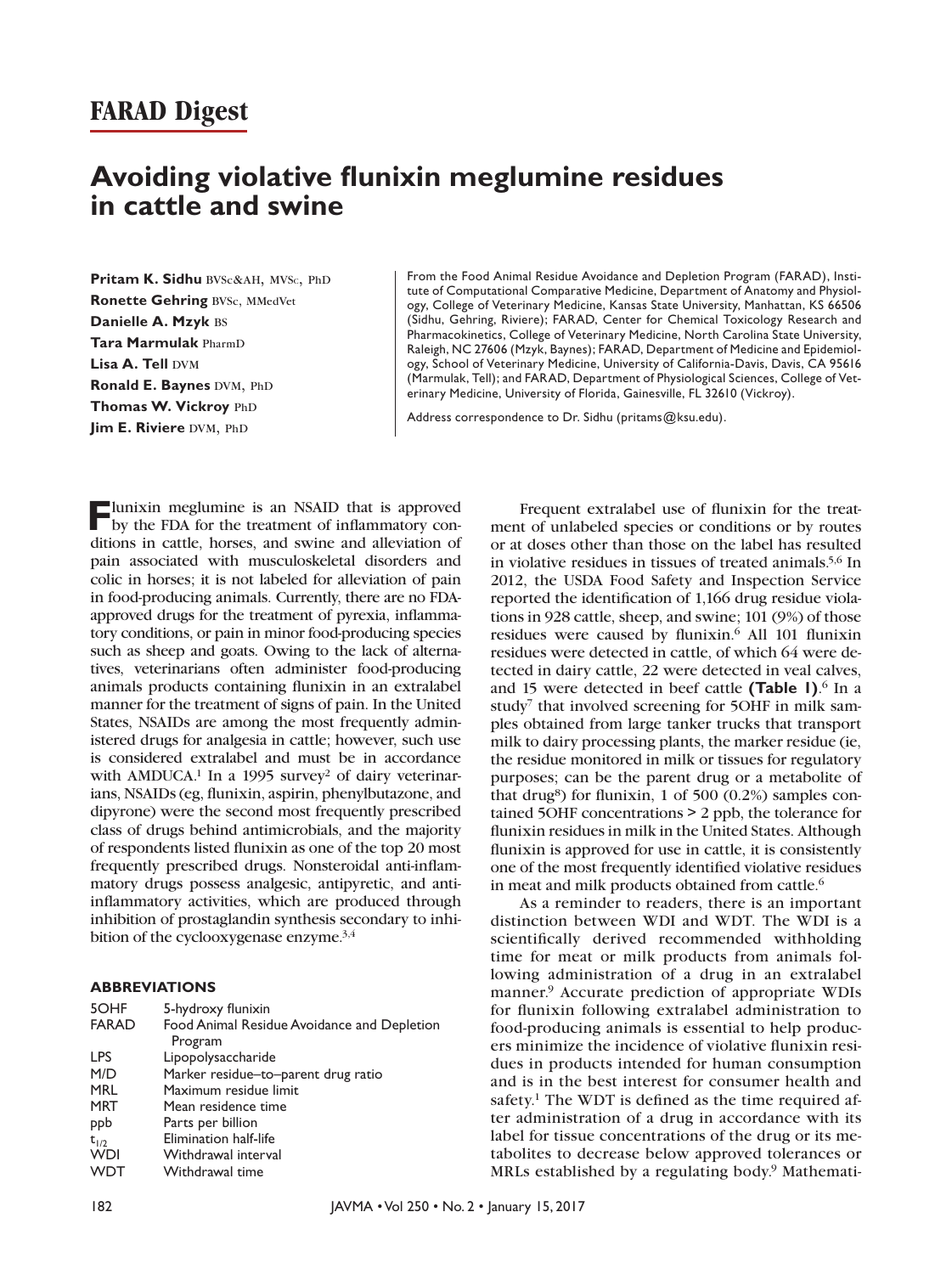cally, the WDT is the point following administration of the labeled dosage of a drug after which there is 95% confidence that 99% of treated animals in the reference population will have tissue or milk residues less than the tolerance or MRL for that drug.10 The tolerance (established by the FDA in the United States) or MRL (established by the FDA equivalent in foreign countries) is the highest concentration of a chemical, drug, or drug metabolite that is legally acceptable in animal tissues or milk intended for human consumption (ie, the highest concentration that can be consumed without any adverse risk to health).<sup>10</sup> Tissue drug concentrations below established tolerances or MRLs are generally considered indicative of correct drug use and ensure compliance with legal requirements for low drug residues in unprocessed food. The tolerances and MRLs for flunixin are established for target tissues (liver and muscle) and milk on the basis of assessment of risk to human health and flunixin residue data.11 In cattle and swine, the liver is used as the primary target tissue for establishing tolerances or MRLs for flunixinfree acid. Although the tolerance (United States) and MRL (other countries) are both defined as the highest legally acceptable concentration of a drug in tissues or milk intended for human consumption, the magnitude of those limits frequently varies among countries or jurisdictions **(Table 2)**, 12,13 and US veterinarians should be cognizant of those differences when treating food-producing animals that are destined for export to a foreign country. Tolerances

established by the FDA for drugs approved for use in food-producing animals are published in the US Code of Federal Regulations Title 21 part 556.12 The aims of this FARAD digest are to discuss the pharmacokinetics and tissue residue data for flunixin and to establish appropriate conservative recommendations for meat and milk WDIs following extralabel use of flunixin in cattle and swine.

### **Cattle**

Flunixin is the only NSAID approved by the FDA for use in beef and dairy cattle for the control of pyrexia associated with bovine respiratory tract disease and inflammation associated with endotoxemia and mastitis. The FDA has placed it on a list of drugs of high regulatory concern because of its extensive use in veterinary medicine and the potential risk consumption of food with flunixin residues poses to human health.14 Flunixin is commercially available under the trade names of Banamine, Flunixamine, Prevail, Citation, Equileve, and Meflosyl Solution in the United States; Flunixin, Finadyne, and Cronyxin in the United Kingdom; Finadyne in South Africa and Australia; and Megludyne in India. In the United States, the FDA-approved preparations for cattle contain flunixin meglumine salt, which is to be administered by the IV route only. Intravenous administration can be stressful for treated animals and requires more time, skill, and training by the drug administrator. Unfortunately, on the basis of the number and nature of requests submitted to FARAD, it appears that

**Table 1**—Summary of US animals with violative drug residues detected at the time of slaughter in 2012 as reported by the USDA Food Safety and Inspection Service.<sup>6</sup>

| <b>Species</b>        | <b>Production class</b>                        | No. (%) of animals<br>with violative residue<br>for any drug | No. of animals with<br>violative flunixin<br>residues |
|-----------------------|------------------------------------------------|--------------------------------------------------------------|-------------------------------------------------------|
| Cattle                | Dairy cows, heifers, and bulls<br>Veal calves* | 452 (49)<br>307 (33)                                         | 64<br>22                                              |
|                       | Beef cows and steers                           | 95 (10)                                                      | 15                                                    |
| Sheep                 | Lambs†                                         | 2(0.2)                                                       |                                                       |
| Swine<br><b>Total</b> | Sows and market hogs:                          | 72 (7.8)<br>928 (100)                                        | 101                                                   |

\*Veal calves were defined as immature cattle lacking a functional rumen intended for meat production and included both beef and dairy breeds. †Lambs were defined as sheep < 14 months old. ‡Market hogs were defined as pigs approximately 6 months old with a live body weight of approximately 91 to 136 kg (200 to 300 lb).

| Table 2-Comparison of US tolerances <sup>12</sup> and European Union MRLs <sup>13</sup> for flunixin-free acid in |  |
|-------------------------------------------------------------------------------------------------------------------|--|
| various tissues of cattle and swine and 5OHF in milk of cattle.                                                   |  |

| <b>Species</b> | <b>Tissue</b> | US tolerance (ppb) | European Union MRL (ppb) |
|----------------|---------------|--------------------|--------------------------|
| <b>Bovine</b>  | Liver         | 125                | 300                      |
|                | Muscle        | 25                 | 20                       |
|                | Kidney        |                    | 100                      |
|                | Fat           |                    | 30                       |
|                | Milk          | 2                  | 40                       |
| Swine          | Liver         | 30                 | 200                      |
|                | Muscle        | 25                 | 50                       |
|                | Kidney        |                    | 30                       |
|                | Fat           |                    | 10                       |

— = Not established.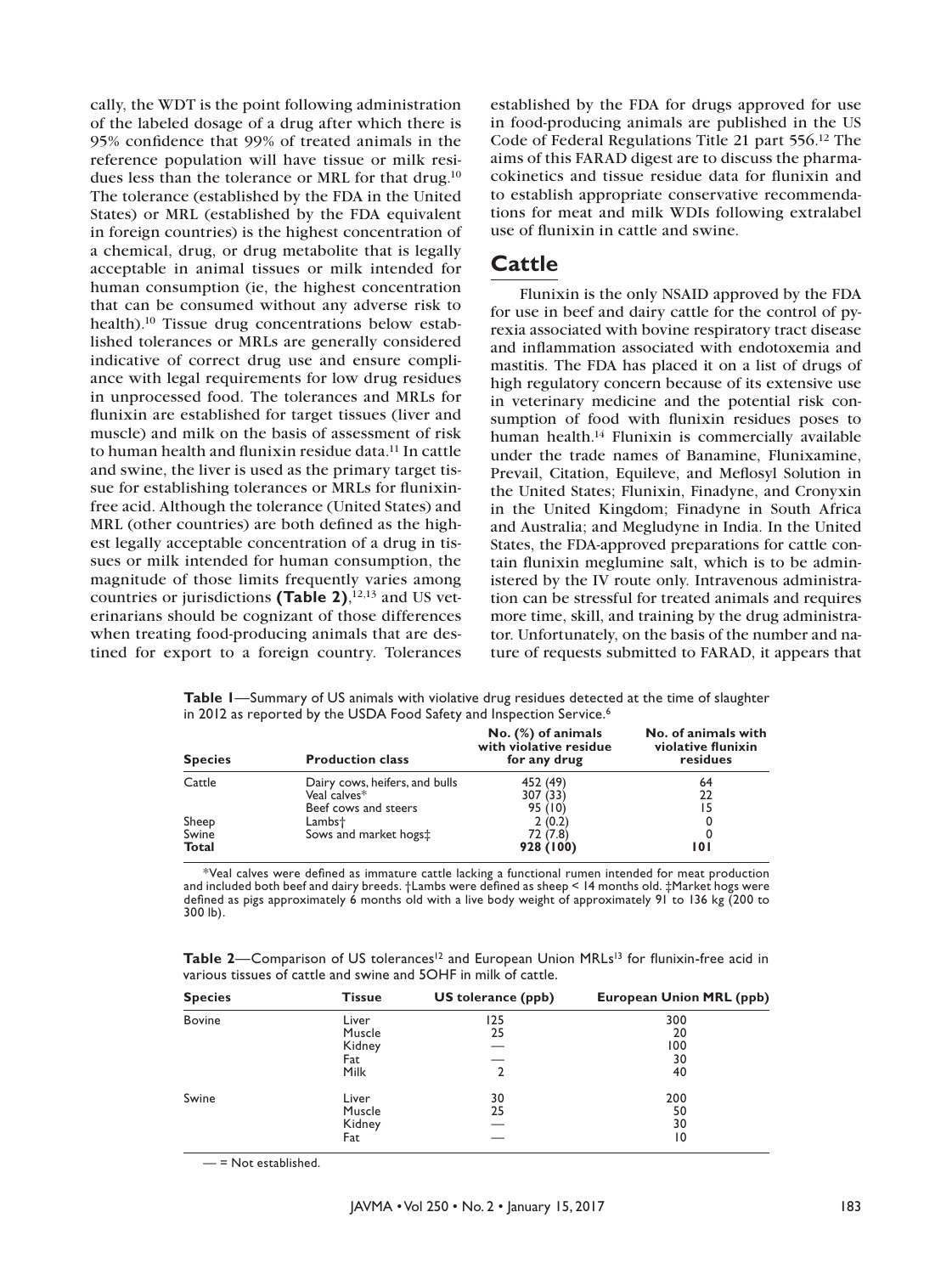flunixin is frequently administered by the IM or SC routes in field settings, and the number of beef and dairy cattle with violative tissue residues of flunixin at the time of slaughter associated with administration of the drug by an extralabel (IM or SC) route has been increasing.15,16 In the United States, the labeled dosage for flunixin in cattle is 1.1 to 2.2 mg/kg (0.5 to 1.0 mg/lb), IV, every 24 hours or divided into 2 doses every 12 hours for 3 days with a WDT of 4 days for meat and 36 hours for milk.17 However, there is a combination product containing florfenicol and flunixina that is approved by the FDA for SC administration to beef and nonlactating (< 20 months old) dairy cattle for the treatment of bovine respiratory tract disease; this product has a longer meat WDT (38 days)18 than flunixin-only products because of its florfenicol component.19 In the European Union, a transdermal formulation of flunixin<sup>b</sup> has been approved for pour-on application to cattle for the treatment of pyrexia associated with bovine respiratory tract disease and acute mastitis at a dosage of 3.3 mg/kg (1.5 mg/lb), topically, once, with a WDT of 7 days for meat and 36 hours for milk.20

In the United States, extralabel drug use is allowed under AMDUCA. It is important to note that AMDUCA allows administration of a drug by an extralabel route for therapeutic purposes only; it expressly prohibits administration of a drug by an extralabel route for convenience purposes.<sup>1</sup> Therefore, administration of flunixin by any route other than IV because it is easier is illegal. Nevertheless, the fact is that flunixin is commonly administered to cattle by routes other than IV, and until recently, the FARADrecommended WDIs were 30 days for meat and 72 hours for milk following a single IM injection and 8 days for meat and 48 hours for milk following a single PO administration of flunixin at the labeled dose  $(1.1 \text{ to } 2.2 \text{ mg/kg})$ .<sup>15</sup> However, review of the existing

data6,15,21–25 suggests that the WDI for meat may need to be extended to as long as 60 days following administration of multiple IM or SC doses of flunixin to ensure that violative residues are not detected in treated cattle. The WDI for milk following administration of multiple IM or SC doses of flunixin has not been established.

#### **Effect of administration route on WDI**

Multiple studies<sup>21-23,26-35,c</sup> have been conducted in which the pharmacokinetics of flunixin following administration by various routes to cattle have been determined, and the apparent plasma  $t_{1/2}$ s for those studies were summarized (Table 3). The  $t_{1/2}$  of flunixin following IV administration varies substantially among studies,21–23,26–29,32,33,35,c which probably is a reflection of differences among those studies in production class, age, and health status of study animals; dosage administered; and methods used to determine the pharmacokinetics, particularly the terminal portion of the drug concentration versus time curve. The mean apparent plasma  $t_{1/2}$  of flunixin following IV administration of 1 dose (1.1 to 2.2 mg/kg) of the drug to healthy mature cattle (lactating and nonlactating dairy cows and beef cattle) ranged from 3.14 to 5.70 hours in all studies<sup>21-23,26,27,35,c</sup> except one.<sup>28</sup> In the exception,<sup>28</sup> the mean  $\pm$  SD apparent t<sub>1/2</sub> of flunixin  $(11.6 \pm 8.0 \text{ hours})$  was 2 to 3 times as long as that in the other studies,  $21-23,26,27,35,c$  probably because the cows in that study<sup>28</sup> were administered 2.2 mg of flunixin/kg, IV, once daily for 3 days, whereas the cows in the other studies<sup>21-23,26,27,35,c</sup> were administered the drug only once and blood samples were collected for 96 hours after the last dose of flunixin was administered. Also, the  $t_{1/2}$  in that study<sup>28</sup> was influenced by a fairly long concentration-time curve because the plasma flunixin concentrations were quantifiable for a longer duration owing to the increased sensitivity of

 **Route of administration**

**Table 3**—Apparent plasma t<sub>1/2</sub> (hours) of flunixin meglumine in cattle following IV, IM, SC, or PO administration.

| <b>Reference</b> | <b>Production class</b> | No. of<br>animals | <b>Dose</b><br>(mg/kg) | <b>Frequency</b>    | IV              | <b>IM</b>                | <b>SC</b>       | PO            |
|------------------|-------------------------|-------------------|------------------------|---------------------|-----------------|--------------------------|-----------------|---------------|
| 29               | Calf                    |                   | 2.2                    | Once                | $6.87 \pm 0.49$ |                          |                 |               |
| 31               | Calf                    |                   | 2.2                    | Once                |                 | $6.25 \pm 0.81$          |                 |               |
| 34               | Beef cattle             | 32                | 2.2                    | Once                |                 |                          | 8.8             |               |
| 27               | Beef cattle             | 8                 | 2.2                    | Once                | $4.8 \pm 1.0$   |                          | $6.3 \pm 3.2$   |               |
| 26               | Lactating cattle        | <b>NA</b>         | $\mathsf{L}$           | Once                | $3.7 \pm 0.7$   |                          |                 |               |
| c                | Lactating cattle        |                   | 2.2                    | Every 24 h for 3 d  | 4.0             | 4.4                      |                 | 7.1           |
| 21               | Lactating cattle        |                   | $\mathsf{L}$           | Once                | 3.14            | 5.20                     |                 |               |
| 35               | Lactating cattle        |                   | 2.2                    | Once                | $5.70 \pm 2.6$  |                          |                 |               |
| 22               | Lactating cattle        |                   | $\mathsf{L}$           | Every 12 h for 1 d  | $3.42 \pm 0.98$ | $4.48 \pm 1.77$          | $5.39 \pm 2.47$ |               |
| 28               | Lactating cattle        |                   | 2.2                    | Every 24 h for 3 d  | $11.6 \pm 8$    | $15.5 \pm 8$             |                 |               |
| 30               | Nonlactating cattle     | 10                | 2.2                    | Once                |                 | $5.18 \pm 0.98$          | $7.46 \pm 2.6$  |               |
| 23               | Nonlactating cattle     |                   | 2.2                    | Once                | $3.80*$         |                          |                 |               |
| 23               | Nonlactating cattle     |                   | 2.2                    | Every 12 h for 14 d |                 | $6.4 - 9.0$ <sup>+</sup> |                 |               |
| 23               | Nonlactating cattle     |                   | 2.2                    | Every 6 h for 14 d  |                 | $12.1 - 24.8 +$          |                 |               |
| 33               | Heifer                  |                   | $\mathsf{L}$           | Once                | 8.12            |                          |                 |               |
| 23               | Heifer                  |                   | 2.2                    | Once                | $4.30*$         |                          |                 |               |
| 32               | Heifer                  | ь                 | 2.2                    | Once                | $3.9 - 8.9 +$   |                          |                 | $5.3 - 6.7 +$ |

Values represent mean ± SD (when available) unless otherwise noted.

\*Calculated value for 1 animal. †Range.

— = Not calculated. NA = Not available.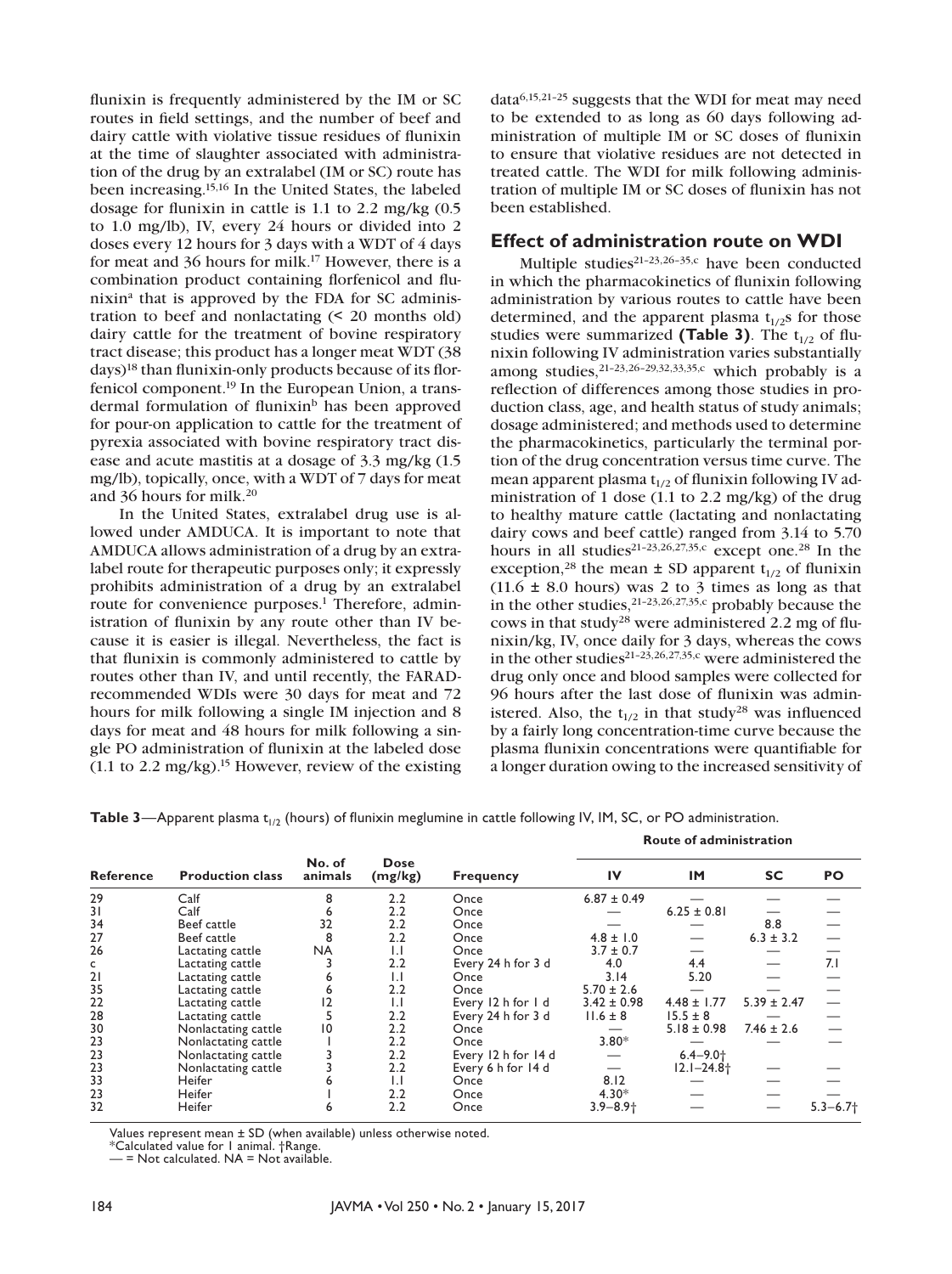the detection method (limit of quantification, 0.5 ng/ mL [0.5 ppb]) used, compared with that of the other studies.21–23,26,27,35,c

In general, the apparent plasma  $t_{1/2}$  (range, 4.4) to 6.25 hours)<sup>21,30,31,c</sup> of flunixin following IM administration of the labeled dose (1.1 to 2.2 mg/kg) once was longer than that following a single IV injection of the same dose, and the apparent  $t_{1/2}$  (range, 6.9 to  $24.8$  hours)<sup>23,28</sup> following IM administration of multiple doses of flunixin (2.2 mg/kg) was even longer (Table 3). The apparent positive association between the plasma  $t_{1/2}$  and number of IM doses of flunixin administered is likely a function of drug retention in tissues damaged by injection of the drug. Drug absorption is frequently delayed by tissue damage, and persistent drug concentrations at an injection site may create a phenomenon known as flip-flop kinetics.15 This issue warrants further investigation in regard to flunixin because, to our knowledge, a significant increase in serum creatine kinase activity, an indicator of skeletal muscle damage, following IM administration of flunixin has been reported by the investigators of only 2 studies.36,37

The fact that the mean apparent plasma  $t_{1/2}$  of flunixin following SC or PO administration of a single dose of the drug was approximately 1.5 to 2 times as long as that following IV administration of a single dose in beef and lactating cattle (Table 3) suggests that administration of the drug by an extralabel route is a contributing factor associated with violative tissue residues in cattle at slaughter.<sup>22,27,30,32,38</sup> That observation was supported by results of another study,<sup>28</sup> in which the MRT (ie, the mean time that drug molecules stay in the body before elimination) of flunixin in lactating dairy cattle following IM administration (44.3 hours) was substantially longer than that following IV administration (36.7 hours). Collectively, the results of those studies<sup>22,27,28,30,32,38</sup> suggest that, in cattle, tissue elimination of flunixin varies with route of administration.

In the United States, the tolerance for 5OHF, the marker residue for flunixin, in milk is 2 ppb, $12$  and the WDT for milk following administration of the labeled dosage of flunixin is  $36$  hours.<sup>17</sup> In a study<sup>39</sup> in which 8 lactating Holstein cows were administered <sup>14</sup>C-flunixin (2.2 mg/kg, IV, q 24 h for 3 days), the mean total radioactive flunixin residues in milk were 66, 20, and 14 ppb at 12, 24, and 36 hours, respectively, after the last flunixin injection. The mean milk 5OHF concen-

tration was 6 ppb at 36 hours after the last injection; however, the investigators attributed that high mean concentration to exceptionally high 5OHF concentrations in the milk of 1 cow.<sup>39</sup> In a study<sup>22</sup> with a crossover design, 12 lactating Holstein cows were administered 2 doses of flunixin (1.1 mg/kg) with a 12-hour interval between doses by each of 3 routes (IV, IM, and SC). A milk 5OHF concentration > 2 ppb was detected at 36 hours after the last flunixin injection for 1 cow following IM administration and 1 cow following SC administration but was not detected in any of the cows following IV administration; however, the milk 5OHF concentration was < 2 ppb at 48 hours after the last flunixin injection for all cows following all 3 routes of administration.22 Thus, the investigators concluded that administration of flunixin to lactating cows in accordance with the label consistently resulted in milk 5OHF concentrations less than the tolerance at the WDT, whereas milk 5OHF concentrations greater than the tolerance could persist at the WDT if flunixin was administered by an extralabel (IM or SC) route.<sup>22</sup> In yet another study,<sup>28</sup> 20 lactating dairy cattle underwent an IV infusion of either LPS  $(n = 10)$ or sterile saline (0.9% NaCl) solution (10) and then 5 cows in each group were administered flunixin (2.2 mg/kg) by either the IV or IM route once daily for 3 days. The milk 5OHF concentration was > 2 ppb for 6 and 2 cows at 36 and 48 hours, respectively, after the last flunixin injection.28 Collectively, the results of those studies<sup>22,28,39</sup> indicate that administration of flunixin by an extralabel (IM or SC) route, particularly if multiple doses are administered by that route, can result in violative flunixin residues in the milk of dairy cattle.

The apparent  $t_{1/2}$ s of flunixin in milk, liver, and kidneys of cattle following IV administration of the drug as reported in the scientific literature13,24,25,39–41 were summarized **(Table 4)**. Following IV administration of flunixin (2.2 mg/kg, q 24 h for 3 days) to adult cattle, the apparent  $t_{1/2}$  in the liver (9 to 51 hours)<sup>25</sup> and kidneys (22 to 37 hours)<sup>25</sup> is substantially longer than the apparent  $t_{1/2}$  in plasma (11.6  $\pm$  8 hours).<sup>28</sup> Given that the apparent plasma  $t_{1/2}$  of flunixin in adult cattle tends to be longer following IM or SC administration than that following IV administration (Table 3), it is likely that the apparent  $t_{1/2}$ s of flunixin in the liver and kidneys follow the same pattern. In the study<sup>28</sup> in which lactating dairy cows were administered flunixin for 3 days by the IV or IM route

**Table 4**—Apparent  $t_{1/2}$  in the milk, liver, and kidneys of cattle following IV administration of flunixin.

|                  |                         |                |                |                  | $t_{1/2}$ (h)  |                |                |  |
|------------------|-------------------------|----------------|----------------|------------------|----------------|----------------|----------------|--|
| <b>Reference</b> | <b>Production class</b> | No. of animals | Dose $(mg/kg)$ | <b>Frequency</b> | <b>Milk</b>    | Liver          | <b>Kidneys</b> |  |
| 25               | Cattle                  |                | $2.2\,$        | g 24 h for 3 d   |                | $34.2 - 36.3*$ | $29.6 - 31.7*$ |  |
| 13               | Cattle                  |                | 3.6            | g 24 h for 3 d   |                | 115.6          | 52.7           |  |
| 24               | Lactating cow           |                | 2.2            | g 24 h for 2 d   |                | $27.9 - 30.3*$ | $21.5 - 27.6*$ |  |
| 40               | Lactating cow           |                | 2.0            | g 24 h for 3 d   | $6.68 - 22.7*$ |                |                |  |
| 39               | Lactating cow           |                | $2.2\,$        | g 24 h for 3 d   | 26.9           |                |                |  |
| 41               | Lactating cow           |                | 2.2            | g 24 h for 3 d   | 13.82          |                |                |  |

 $*$ Range.  $-$  = Not determined.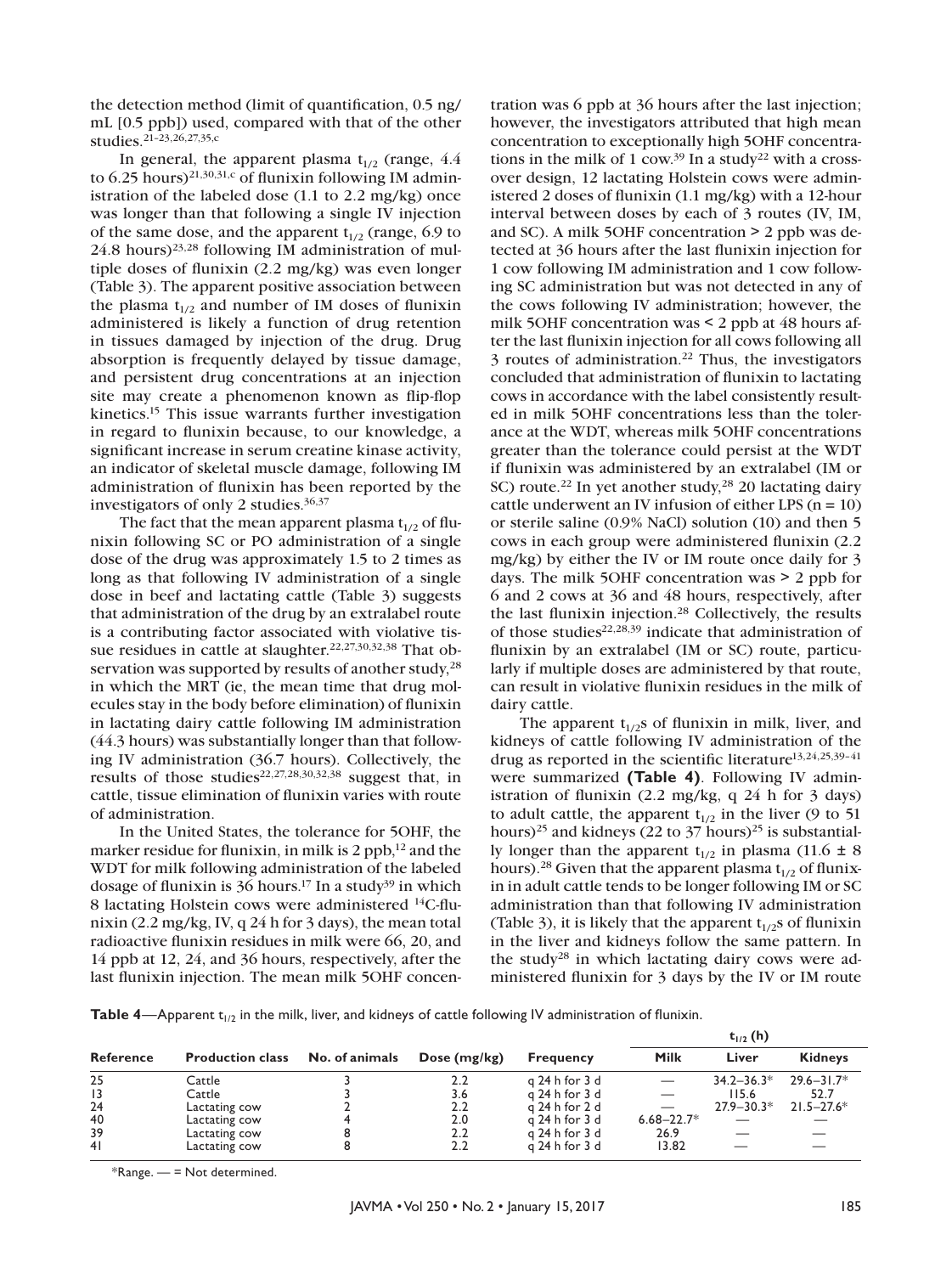after IV infusion of LPS or saline solution, the mean concentrations of flunixin residues in liver, kidney, muscle, and other tissues following IV administration were similar or slightly lower than those following IM administration, and all liver and kidney residues were below the respective tolerances at 96 hours after the last IV dose. However, the flunixin residues at the IM injection sites were 100 to 300 times those at the IV injection sites.<sup>28</sup> Intramuscular or SC administration of flunixin-only formulations generally causes extensive tissue damage but SC administration of a florfenicol-flunixin combination does not because of differences in the vehicles used in the respective formulations. Flunixin accumulates in damaged tissue and is slowly released from that tissue into the systemic circulation, which results in extended retention of the drug in the body<sup>15,36</sup> and possible violative residues in tissues used for human consumption. It is also one of the reasons that, in cattle, flunixin is approved for IV administration only.

The apparent plasma  $t_{1/2}$  of flunixin in calves and heifers is generally longer than that for adult cattle following IV administration of the same dose of the drug (Table 3). This suggests that the flunixin elimination rate may increase as the age of the animal increases.

### **Effect of disease on WDI**

Sick cattle are frequently treated with flunixin and other drugs concurrently, and some of those drugs may alter the pharmacokinetic profile of flunixin and result in violative drug residues in milk or meat products from treated cattle.<sup>42</sup> For example, the apparent plasma  $t_{1/2}$  of flunixin (4.35  $\pm$  1.82 hours) in cows with naturally occurring mastitis that were treated with flunixin (2.2 mg/kg, IV, once), ceftiofur sodium (2.2 mg/kg, IM, q 24 h for 3 days), and ceftiofur hydrochloride (10 mL/mammary gland, intramammary, q 24 h for 5 days) or cephapirin sodium (10 mL/ mammary gland, intramammary, q 12 h for 3 days) was longer than that  $(3.68 \pm 1.97 \text{ hours})$  for healthy control cows that received the same treatments.<sup>42</sup>

In the study<sup>28</sup> in which lactating dairy cows were administered flunixin after IV infusion of LPS or saline solution, the MRT of flunixin for the LPStreated cows (41.1 hours) was longer, although not significantly so, than that for the saline-treated cows (36.7 hours) following IV administration, whereas the MRT of flunixin for LPS-treated cows (62 hours) was significantly longer than that for saline-treated cows following IM administration (44 hours). Also, 1 LPS-treated cow had a liver flunixin concentration (177 ppb) that exceeded the tolerance (125 ppb) at 96 hours after IM administration of the drug, and the flunixin concentrations in other tissues of that cow were greater than those for the other cows of that study.28 The investigators of that study28 concluded that LPS inhibits the metabolism of flunixin in cattle, but that phenomenon does not appear to be unique to cattle. Following IV administration of 1 dose of flunixin (2.2 mg/kg), the plasma clearance rate was

significantly slower and the apparent  $t_{1/2}$  was significantly longer in rats with experimentally induced endotoxemia, compared with healthy control rats.<sup>43</sup>

Flunixin persists in inflamed tissues and has anti-inflammatory activity that extends beyond the period associated with detectable plasma concentrations of the drug.29 Following administration, most NSAIDs are highly bound to plasma proteins, and the percentage of flunixin bound to plasma protein can exceed 99% in some cases.<sup>23</sup> Although protein binding can limit the passage of a drug from plasma into interstitial fluid, it also facilitates the sequestration of NSAIDs in inflamed tissues because protein readily leaks into those tissues.<sup>29,44</sup> It is likely that inflammation alters the metabolism or disposition of flunixin, which results in a prolonged MRT of flunixin residues in milk and other tissues.<sup>28,42</sup> Detectable flunixin concentrations persisted in milk for up to 60 hours after administration in 3 of 10 cows with clinical mastitis that were treated with 1 (labeled) dose of flunixin in conjunction with parenteral and intramammary administration of antimicrobials (mean ± SD flunixin concentration,  $13.02 \pm 10.93$  ppb), whereas flunixin was detectable in milk for only 24 hours after administration in all 10 like-treated healthy control cows.<sup>42</sup> In that study, $42$  the ratios of 5OHF concentration (marker residue) to flunixin concentration (parent drug) in milk for healthy control cows (range, 1.25 to 2.5; ie, the concentration of the marker residue was greater than that of the parent drug) were several times greater than those for cows with mastitis (range, 0.023 to 0.167; ie, the concentration of the marker residue was less than that of the parent drug) within 24 hours after flunixin administration, which further suggests that flunixin is metabolized quicker in healthy cows than in diseased cows. Results of a study<sup>8</sup> in which a physiologically based pharmacokinetic computation model was developed to predict the M/D for flunixin and other drugs (ceftiofur, enrofloxacin, and sulfamethazine) in cattle and swine and evaluate how disease effects that ratio in various tissues (plasma, liver, kidneys, and muscle) similarly indicate the M/D for healthy animals is generally greater than that for diseased animals, regardless of the drug or tissue evaluated. Also, the M/D is not a fixed value; it changes over time.<sup>8</sup> Those findings challenge the wisdom of regulatory policies that use a fixed M/D determined from a limited number of studies involving healthy animals to establish tolerances or MRLs because, in practice, drugs are generally not administered to healthy animals.<sup>8</sup>

In a survey<sup>45</sup> of cull dairy cows performed at 21 US abattoirs between July 2003 and July 2004, the liver flunixin concentration was greater than the tolerance for 50 of 710 (7.04%) cows that appeared diseased, compared with only 2 of 251 (0.80%) cows that appeared healthy. In rats with experimentally induced acute liver or kidney disease that were treated with 1 dose of flunixin (2.2 mg/kg, IV), the apparent  $t_{1/2}$  and total body clearance rate of flunixin were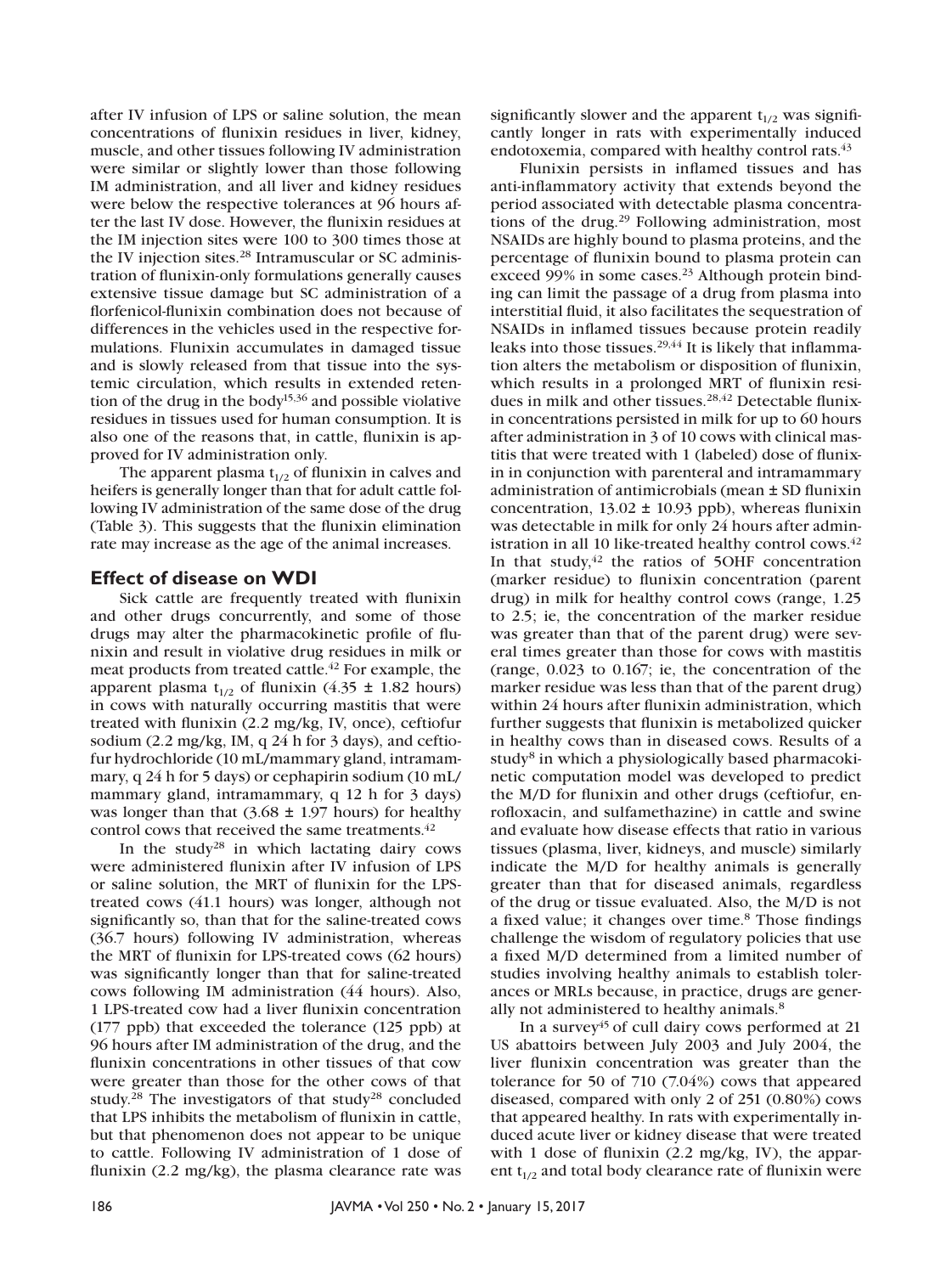significantly longer, compared with those of control rats without experimentally induced liver or kidney disease.46 In diseased animals, inflammation and infection alter liver and kidney function, which can decrease the clearance rate of flunixin, <sup>46-48</sup> most likely because flunixin accumulates at inflammatory sites owing to its affinity for binding to inflammatory proteins.49 The distribution of flunixin within the central and peripheral compartments may also be altered during certain disease conditions. In septic animals, the distribution of body fluid shifts such that the distribution of flunixin into the peripheral compartment increases while the distribution of flunixin into the central compartment decreases,<sup>50</sup> which can lead to violative residues. Thus, it is likely that the current flunixin WDT, which was determined on the basis of pharmacokinetic data obtained from a reference population of healthy animals, likely underestimates the time required for tissue clearance of the drug to below tolerances in diseased animals. Therefore, data obtained from both healthy and diseased animals should be used to more accurately estimate the WDT for drugs administered to food-producing species under normal practice conditions.

For cattle treated with the labeled dosage of flunixin, the WDT for meat is  $4 \text{ days}$ .<sup>17</sup> In a study<sup>51</sup> in which a population pharmacokinetic model was developed to predict tissue residues and the WDI for flunixin in cattle on the basis of data obtained from a diverse population (healthy and diseased animals of various ages) of cattle that were administered various dosages of the drug, the estimated WDI for meat was 7 days. In another study, $42 \text{ cows}$  with mastitis had mean total flunixin concentrations in milk that exceeded the tolerance for > 60 hours after administration, whereas the mean 5OHF concentrations in milk exceeded the tolerance for only 36 hours after administration. The findings from that study<sup>42</sup> suggest that total flunixin concentration may be a better marker residue than 5OHF in milk in some cases. As previously mentioned, the M/D is not a fixed value,<sup>8</sup> and concentration data for the drug or drug metabolite that persists the longest in the target tissue of interest will provide the most conservative estimate of the WDI.

#### **Recommendations**

Following administration of a single labeled dose of flunixin (1.1 to 2.2 mg/kg) to adult cattle by an IV or extravascular (IM, SC, or PO) route, FARAD currently recommends a WDI of 84 and 96 hours, respectively, for milk<sup>22,42</sup> and 7 and 10 days, respectively, for meat.28,51 Administration of multiple doses of flunixin by an extravascular route may require extending the WDI for meat to as long as 60 days to ensure that violative residues are not detected in treated cattle.<sup>6,15,21-25</sup> These recommendations were made on the basis of a review of the currently available pharmacokinetic data for flunixin in cattle and should be revisited as new data become available.

### **Swine**

In swine, flunixin is approved for control of pyrexia associated with respiratory tract disease at a dosage of 2.2 mg/kg, IM, once, and the WDT for meat is 12 days.<sup>52</sup> Lameness is a frequent complication associated with low growth rate and poor reproductive performance in breeding-age swine, which represents a welfare concern and has a large negative economic impact for producers.53 In the United States, lameness is the third most common reason cited for culling sows, and lame sows comprise 15% of the cull market.54 Appropriate pain management, regardless of the etiology, is critical for veterinarians and producers.53–55 Currently, there are no analgesics approved for use in swine in the United States. Review of the FARAD inquiry database suggests that flunixin is frequently used in swine, and it is frequently administered by extralabel (PO or SC) routes. In a study<sup>56</sup> with a crossover design in which the pharmacokinetics of flunixin was determined following administration of a target dose of 2.2 mg/ kg to adult swine by IV, IM, and PO routes, the mean apparent plasma  $t_{1/2}$  did not differ significantly following IV (6.29 hours; range, 4.84 to 8.34 hours), IM (7.49 hours; range, 5.55 to 12.98 hours), and PO (7.08 hours; range, 5.29 to 9.15 hours) administration. In that study,<sup>56</sup> the mean  $\pm$  SD plasma flunixin concentration at 48 hours after IM administration  $(10.2 \pm 8.8 \text{ ng/mL})$  was 3.8 and 4.6 times that following IV (2.68 ± 1.80 ng/mL) and PO (2.2 ± 1.1 ng/mL) administration, respectively. The bioavailability of flunixin following PO administration was 22% (range, 11% to 44%), whereas that following IM administration was 76% (range,  $54%$  to  $92\%$ ).<sup>56</sup> In growing swine, the apparent  $t_{1/2}$  of flunixin was 7.7 to 7.8 hours after IV administration of the drug at doses ranging from 2.0 to 3.0 mg/kg.<sup>57,58</sup> The mean apparent  $t_{1/2}$  of flunixin following IV administration  $(6.29 \text{ to } 7.8 \text{ hours})^{56-58}$  is almost twice that following IM administration (3 to 4 hours).<sup>52</sup> The difference in the  $t_{1/2}$  of flunixin following IV and IM administration is likely attributable, at least partially, to differences in assay sensitivity and breed, age, and health status of the study pigs.

In swine, protein binding of flunixin is > 98% at physiologically relevant plasma flunixin concentrations (0.30 to 10  $\mu$ g/mL).<sup>57</sup> The volume of distribution of flunixin at the steady state is fairly large (1.83 to 2.35 L/kg) in growing pigs,  $57,58$  which is likely a reflection of the drug's high lipophilicity and protein binding characteristics. Unfortunately, aside from the data generated by the flunixin manufacturer during the FDA approval process,<sup>52</sup> no studies have been conducted to determine tissue residues in swine following IV or extravascular routes of administration. Therefore, following extralabel use of flunixin, WDIs calculated solely on the basis of plasma drug concentrations may result in violative tissue residues, and further tissue residue studies need to be conducted.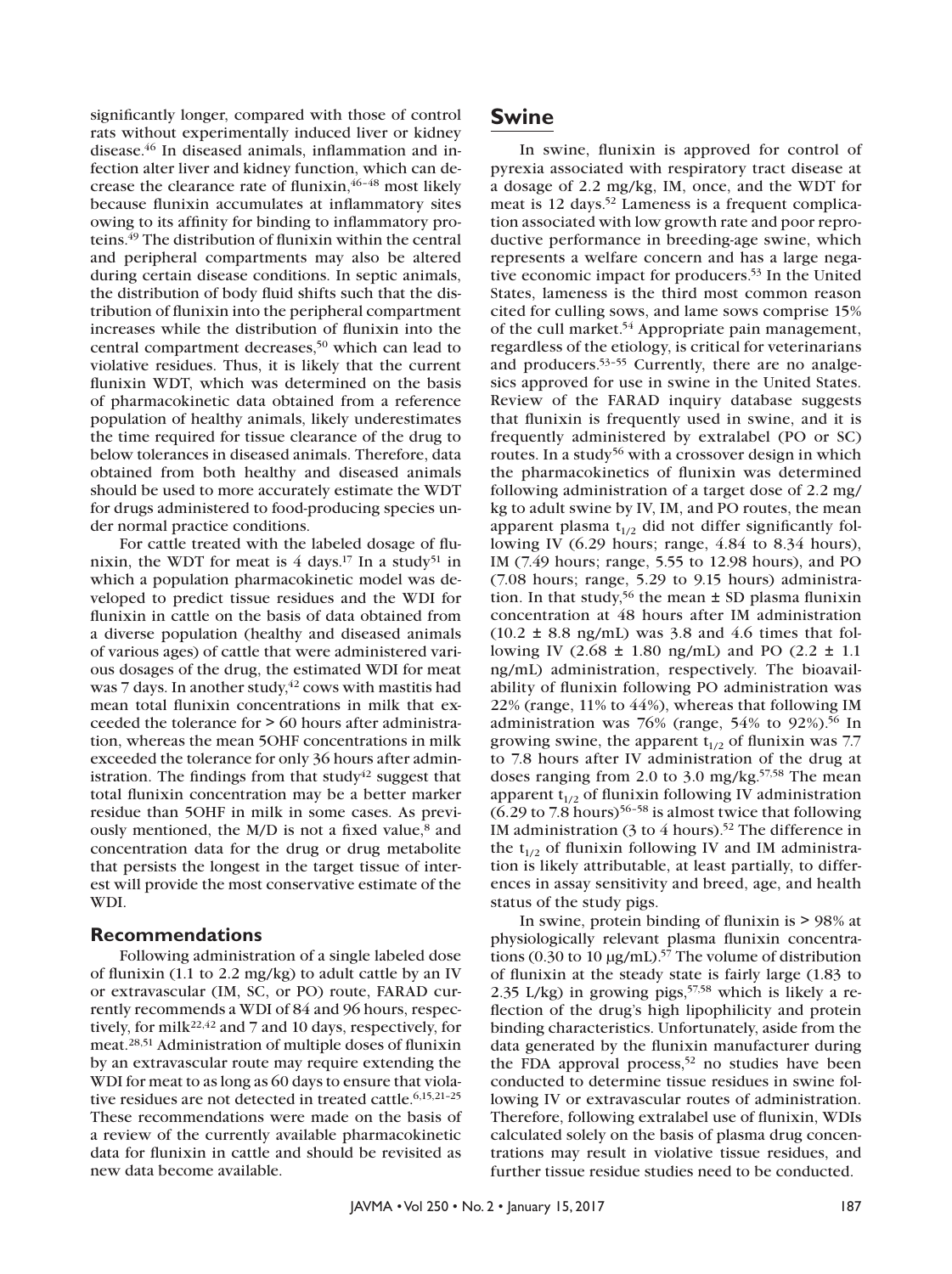#### **Recommendations**

Following administration of a flunixin formulation that does not have a swine label, even at the labeled dosage (2.2 mg/kg, IM, once), FARAD recommends a meat WDI of 13 to 15 days. That WDI was calculated by adding a safety factor of 10% to the label WDT (12 days) to be in compliance with AMDUCA stipulations.59 Following IV or PO administration of 1 or more doses of flunixin (2.2 mg/kg), FARAD recommends a meat WDI of 21 days. That WDI was calculated by use of the half-life multiplier technique as described.59 For swine, veterinarians are advised to prescribe flunixin formulations specifically labeled for swine at the labeled dosage to avoid greatly extended WDIs and violative tissue residues of the drug.

### **Acknowledgments**

Supported by a USDA grant for the FARAD.

### **Footnotes**

- a. Resflor Gold, Merck Animal Health, Summit, NJ.
- b. Finadyne transdermal, MSD Animal Health, Kenilworth, NJ. c. Cameron BD, Done JN, Young WR. The pharmacokinetics of flunixin (finadyne) in the plasma and milk of lactating cows: a comparison between formulations (abstr), in *Proceedings.*  3rd European Assoc Vet Pharmacol Toxicol Cong 1985;88.

## **References**

- 1. Extralabel drug use in animals. 21 CFR 530.
- 2. Sundlof SF, Kaneene JB, Miller RA. National survey on veterinarian-initiated drug use in lactating dairy cows. *[J Am Vet](http://avmajournals.avma.org/action/showLinks?pmid=7628941)  [Med Assoc](http://avmajournals.avma.org/action/showLinks?pmid=7628941)* 1995;207:347–352.
- 3. Espinasse J, Thouvenot JP, Dalle S, et al. Comparative study of the action of flunixin meglumine and tolfenamic acid on prostaglandinE2 synthesis in bovine inflammatory exudate. *[J Vet Pharmacol Ther](http://avmajournals.avma.org/action/showLinks?pmid=7966545&crossref=10.1111%2Fj.1365-2885.1994.tb00244.x)* 1994;17:271–274.
- 4. Vane JR, Botting RM. Mechanism of action of nonsteroidal antiinflammatory drugs. *Am J Med* 1998;104(suppl 3A):2S–8S.
- 5. USDA Food Safety and Inspection Service. United States national residue program for meat, poultry, and egg products. 2011 residue sample results. Available at: www.fsis. usda.gov/wps/wcm/connect/f511ad0e-d148–4bec-95c7– 22774e731f7c/2011\_Red\_Book.pdf?MOD=AJPERES. Accessed Feb 13, 2015.
- 6. USDA Food Safety and Inspection Service. United States national residue program for meat, poultry, and egg products. 2012 residue sample results. Available at: www.fsis. usda.gov/wps/wcm/connect/be77fe0d-2295–417f-9472– 6b43052068b9/2012-Red-Book.pdf?MOD=AJPERES. Accessed Feb 13, 2015.
- 7. Kissell LW, Baynes RE, Riviere JE, et al. Occurrence of flunixin residues in bovine milk samples from USA. *[Food Ad](http://avmajournals.avma.org/action/showLinks?pmid=23789859&crossref=10.1080%2F19440049.2013.803604)[dit Contam Part A Chem Anal Control Expo Risk Assess](http://avmajournals.avma.org/action/showLinks?pmid=23789859&crossref=10.1080%2F19440049.2013.803604)* 2013;30:1513–1516.
- 8. Lin Z. vahl Cl, Riviere JE. Human food safety implications of variation in food animal drug metabolism. *[Sci Rep](http://avmajournals.avma.org/action/showLinks?pmid=27302389&crossref=10.1038%2Fsrep27907)* 2016;6:27907.
- 9. FARAD. Extralabel drug use (ELDU) resource page. Available at: www.farad.org/eldu/eldumain.asp. Accessed Oct 4, 2016.
- 10. FDA. Guidance for industry #3. General principles for evaluating the human food safety of new animal drugs used in food-producing animals (Draft revised guidance). July 2016. Available at: www.fda.gov/downloads/AnimalVeterinary/ GuidanceComplianceEnforcement/GuidanceforIndusGui/ ucm052180.pdf. Accessed Oct 10, 2016.
- 11. FDA. Freedom of information summary, supplemental new

animal drug application NADA 101–479, Banamine injectable solution (flunixin meglumine). www.fda.gov/downloads/ animalveterinary/products/approvedanimaldrugproducts/ foiadrugsummaries/ucm064905.pdf. Accessed Jul 10, 2012.

- 12. Tolerances for residues of new animal drugs in food. 21 CFR 556.
- 13. European Medicines Agency Committee for Veterinary Medicinal Products. *Flunixin: summary report (1)*. 1999. Available at: www.ema.europa.eu/docs/en\_GB/document\_ library/Maximum\_Residue\_Limits\_-\_Report/2009/11/ WC500014324.pdf. Accessed May 2, 2016.
- 14. FARAD. *FARAD Newsletter* 2007;9. Available at : www.farad. org/publications/newsletters/FARADNewsletter\_9.pdf. Accessed Apr 29, 2016.
- 15. Smith GW, Davis JL, Tell LA, et al. Extralabel use of nonsteroidal anti-inflammatory drugs in cattle. *[J Am Vet Med Assoc](http://avmajournals.avma.org/action/showLinks?system=10.2460%2Fjavma.232.5.697)*  2008;232:697–701.
- 16. Leavens TL, Tell LA, Kissell LW, et al. Development of a physiologically based pharmacokinetic model for flunixin in cattle (*Bos taurus*). *[Food Addit Contam Part A Chem Anal](http://avmajournals.avma.org/action/showLinks?pmid=25082521&crossref=10.1080%2F19440049.2014.938363)  [Control Expo Risk Assess](http://avmajournals.avma.org/action/showLinks?pmid=25082521&crossref=10.1080%2F19440049.2014.938363)* 2014;31:1506–1521.
- 17. FDA. Animal Drugs @ FDA. Flunixin meglumine. Available at: www.accessdata.fda.gov/scripts/animaldrugsatfda/. Accessed May 2, 2016.
- 18. Merck Animal Health. *Resflor Gold product information.*  Summit, NJ: Merck Animal Health, 2009.
- 19. Hannon SJ, Perrett T, Wildman BK, et al. Efficacy of a florfenicol-flunixin meglumine combination product versus tulathromycin or ceftiofur crystalline free acid for the treatment of undifferentiated fever in feedlot calves. *Vet Ther* 2009;10:E1–E18.
- 20. Health Products Regulatory Authority. Finadyne transdermal summary of product characteristics. Available at: www.hpra.ie/img/uploaded/swedocuments/LicenseSPC\_1 0996–272–001\_18092015141937.pdf. Accessed Oct 10, 2016.
- 21. Anderson KL, Neff-Davis CA, Davis LE, et al. Pharmacokinetics of flunixin meglumine in lactating cattle after single and multiple intramuscular and intravenous administrations. *[Am](http://avmajournals.avma.org/action/showLinks?pmid=2396794)  [J Vet Res](http://avmajournals.avma.org/action/showLinks?pmid=2396794)* 1990;51:1464–1467.
- 22. Kissell LW, Smith GW, Leavens TL, et al. Plasma pharmacokinetics and milk residues of flunixin and 5-hydroxy flunixin following different routes of administration in dairy cattle. *[J Dairy Sci](http://avmajournals.avma.org/action/showLinks?pmid=23040013&crossref=10.3168%2Fjds.2012-5754)* 2012;95:7151–7157.
- 23. Odensvik K, Johansson M. High-performance liquid chromatography method for determination of flunixin in bovine plasma and pharmacokinetics after single and repeated doses of the drug. *[Am J Vet Res](http://avmajournals.avma.org/action/showLinks?pmid=7785828)* 1995;56:489–495.
- 24. Lichtenwalner DM, Cameron BD, Young C. The metabolism and pharmacokinetics of flunixin meglumine in cows and steers, in *Proceedings*. 14th World Cong Dis Cattle 1986;1179–1183.
- 25. Clement RP, Simmons RD, Christopher RJ, et al. Design and conduct of studies to meet residue chemistry requirements. In: Hutson DH, Hawkins DR, Paulson GD, et al, eds. *Xenobiotics and foodproducing animals: metabolism and residues.* Washington, DC: American Chemical Society, 1992;37–48.
- 26. Benitz AM. Pharmacology and pharmacokinetics of flunixin meglumine in the bovine, in *Proceedings.* 13th World Cong Dis Cattle 1984;928–930.
- 27. Shelver WL, Tell LA, Wagner S, et al. Comparison of ELISA and LC-MS/MS for the measurement of flunixin plasma concentrations in beef cattle after intravenous and subcutaneous administration. *[J Agric Food Chem](http://avmajournals.avma.org/action/showLinks?pmid=23470029&crossref=10.1021%2Fjf304773p)* 2013;61:2679–2686.
- 28. Smith DJ, Shelver WL, Baynes RE, et al. Excretory, secretory, and tissue residues after label and extra-label administration of flunixin meglumine to saline- or lipopolysaccharide-exposed dairy cows. *[J Agric Food Chem](http://avmajournals.avma.org/action/showLinks?pmid=25950946&crossref=10.1021%2Facs.jafc.5b01509)* 2015;63: 4893–4901.
- 29. Landoni MF, Cunningham FM, Lees P. Determination of pharmacokinetics and pharmacodynamics of flunixin in calves by use of pharmacokinetic/pharmacodynamic modeling. *[Am J Vet Res](http://avmajournals.avma.org/action/showLinks?pmid=7653889)* 1995;56:786–794.
- 30. Lacroix MZ, Gayrard V, Picard-Hagen N, et al. Compara-